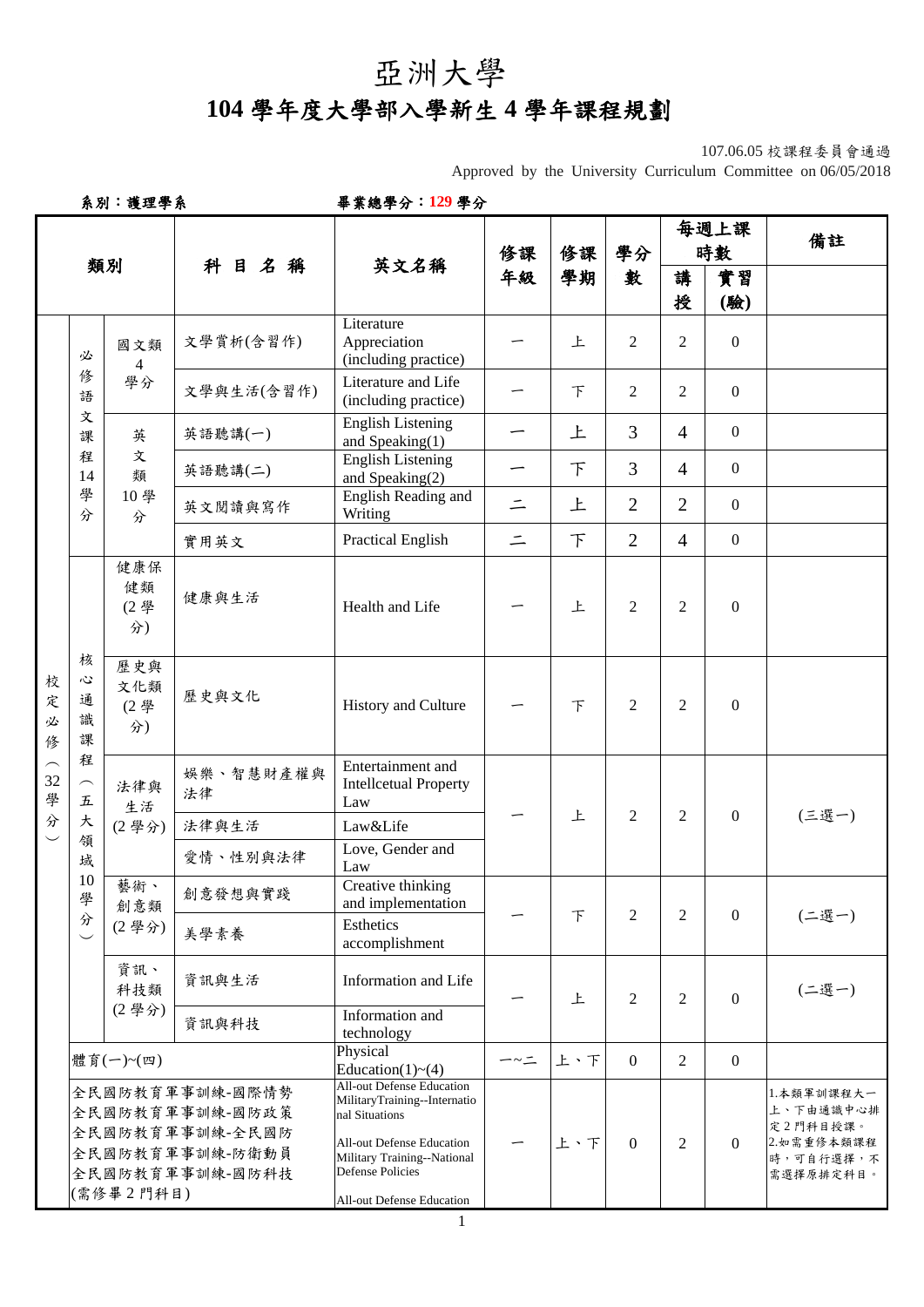| 類別                                                 |                              |                     |                     |    |                                                       |                                                                         |                                  | 每週上課           |                |                |          |                                                                                                                                                               |
|----------------------------------------------------|------------------------------|---------------------|---------------------|----|-------------------------------------------------------|-------------------------------------------------------------------------|----------------------------------|----------------|----------------|----------------|----------|---------------------------------------------------------------------------------------------------------------------------------------------------------------|
|                                                    |                              |                     |                     | 修課 | 修課                                                    | 學分                                                                      | 時數                               |                | 備註             |                |          |                                                                                                                                                               |
|                                                    |                              |                     | 科目名稱                |    | 英文名稱                                                  | 年級                                                                      | 學期                               | 數              | 講              | 實習             |          |                                                                                                                                                               |
|                                                    |                              |                     |                     |    |                                                       |                                                                         |                                  |                |                | 授              | (驗)      |                                                                                                                                                               |
|                                                    |                              |                     |                     |    |                                                       | Military Training--Civil<br>Defense                                     |                                  |                |                |                |          |                                                                                                                                                               |
|                                                    |                              |                     |                     |    |                                                       | All-out Defense Education<br>Military Training--Defense<br>Mobilization |                                  |                |                |                |          |                                                                                                                                                               |
|                                                    |                              |                     |                     |    |                                                       | All-out Defense Education<br>Military Training--Defense<br>Technology   |                                  |                |                |                |          |                                                                                                                                                               |
|                                                    |                              | 服務與學習(一)(二)-實作課     |                     |    |                                                       | Service and<br>Learning $(1)(2)$ -Practic<br>e                          |                                  | 上、下            | $\Omega$       | 1.5            | $\Omega$ | 實作課<br>實施時間暫定晨<br>間 7:30~8:00<br>或 12:10~12:40<br>或傍晚<br>$17:10 - 17:40$                                                                                      |
|                                                    |                              | 服務與學習(一)(二)-講授課     |                     |    |                                                       | Service and<br>Learning $(1)(2)$ -Lecure                                |                                  | 上、下            |                |                | 0        | 講授課實施時間<br>: (一)新生訓練,<br>(二)由服學組排定並<br>公告。                                                                                                                    |
|                                                    | 通<br>識<br>選<br>俢             | 通識博雅課程<br>(四大類,8學分) |                     |    |                                                       | General Required<br>(Core) Courses                                      |                                  |                | 8              | 每科<br>目各<br>2  |          | 1.通識博雅課程分為4<br>類:<br>(1)人文類-1<br>(2)社會類-2<br>(3)自然類-3<br>(4)生活應用類-4<br>2. 修習規定:<br>(1)其中 8 學分須每一<br>類各修2學分。<br>(2)本課程每學分皆須<br>上滿18週,須於畢業<br>前修習完畢。            |
|                                                    | ⌒<br>8<br>學<br>分<br>$\smile$ |                     | 通識涵養教育<br>(不納入畢業學分) |    |                                                       | <b>General Literacy</b><br>Series (non-credit)                          | 一~四                              | 上、下            | 1              |                |          | 「通識涵養教育」為<br>通識教育必修,大學<br>日間部須於在學期間<br>至少参與8次(符合健<br>康力2次、關懷力2<br>次、創新力2次及卓越<br>力2次),並完成學習成<br>效評估,成績以P/F(通<br>過/不通過)計分,通過<br>者以1學分計;惟不納<br>入通識選修及最低畢<br>業學分。 |
|                                                    |                              | 心理學                 |                     |    |                                                       | Psychology                                                              | $\overbrace{\phantom{12322111}}$ | 上              | $\overline{2}$ | $\overline{2}$ |          |                                                                                                                                                               |
|                                                    |                              | 生物化學                |                     |    |                                                       | Biochemistry                                                            |                                  | $\top$         | $\mathbf{2}$   | $\mathfrak 2$  |          |                                                                                                                                                               |
| 礎課                                                 | 院基                           | 人類發展學               |                     |    |                                                       | Human development                                                       | $\overline{\phantom{m}}$         | 下              | $\overline{2}$ | $\overline{2}$ |          |                                                                                                                                                               |
| 程                                                  |                              | 人類發展學實驗             |                     |    |                                                       | Human development<br>Laboratory                                         |                                  | 下              | 1              |                | 3        |                                                                                                                                                               |
|                                                    |                              | 生命倫理                |                     |    |                                                       | <b>Biomedical ethics</b>                                                | $\equiv$                         | 上              | 2              | $\overline{c}$ |          |                                                                                                                                                               |
|                                                    | 15學<br>分                     | 病理學                 |                     |    |                                                       | Pathology                                                               | $\equiv$                         | 上              | $\overline{2}$ | $\overline{2}$ |          |                                                                                                                                                               |
|                                                    |                              | 護理研究概論              |                     |    |                                                       | Introduction to nursing<br>research                                     | 四                                | 上              | $\overline{2}$ | 2              |          |                                                                                                                                                               |
|                                                    |                              | 生物統計學               |                     |    |                                                       | <b>Biostatistics</b>                                                    | 四                                | 上              | $\overline{2}$ | $\mathfrak{2}$ |          |                                                                                                                                                               |
|                                                    |                              | 解剖學                 |                     |    |                                                       | Anatomy                                                                 |                                  | 上              | $\overline{2}$ | $\overline{2}$ |          |                                                                                                                                                               |
| 糸                                                  |                              | 解剖學實驗               |                     |    |                                                       | Laboratory of anatomy                                                   | $\overline{\phantom{0}}$         | 上              | 1              |                | 3        |                                                                                                                                                               |
| 核<br>$\ddot{\omega}$<br>課<br>程<br>$74\,$<br>學<br>分 |                              | 護理學導論               |                     |    |                                                       | Introduction to nursing                                                 | $\overline{\phantom{0}}$         | 上              | $\mathbf{2}$   | $\mathfrak{2}$ |          |                                                                                                                                                               |
|                                                    |                              | 生理學                 |                     |    |                                                       | Physiology                                                              | $\overline{\phantom{0}}$         | F              | 3              | 3              |          |                                                                                                                                                               |
|                                                    |                              |                     | 生理學實驗               |    |                                                       | Laboratory of physiology                                                |                                  | $\overline{F}$ | 1              |                | 3        |                                                                                                                                                               |
|                                                    |                              | 身體檢查與評估             |                     |    |                                                       | Physical examination and<br>assessment                                  | $\equiv$                         | 上              | $\overline{2}$ | $\overline{2}$ |          |                                                                                                                                                               |
|                                                    |                              | 身體檢查與評估實驗           |                     |    | Practice in physical<br>examination and<br>assessment | $\tilde{-}$                                                             | 上                                | 1              |                | 3              |          |                                                                                                                                                               |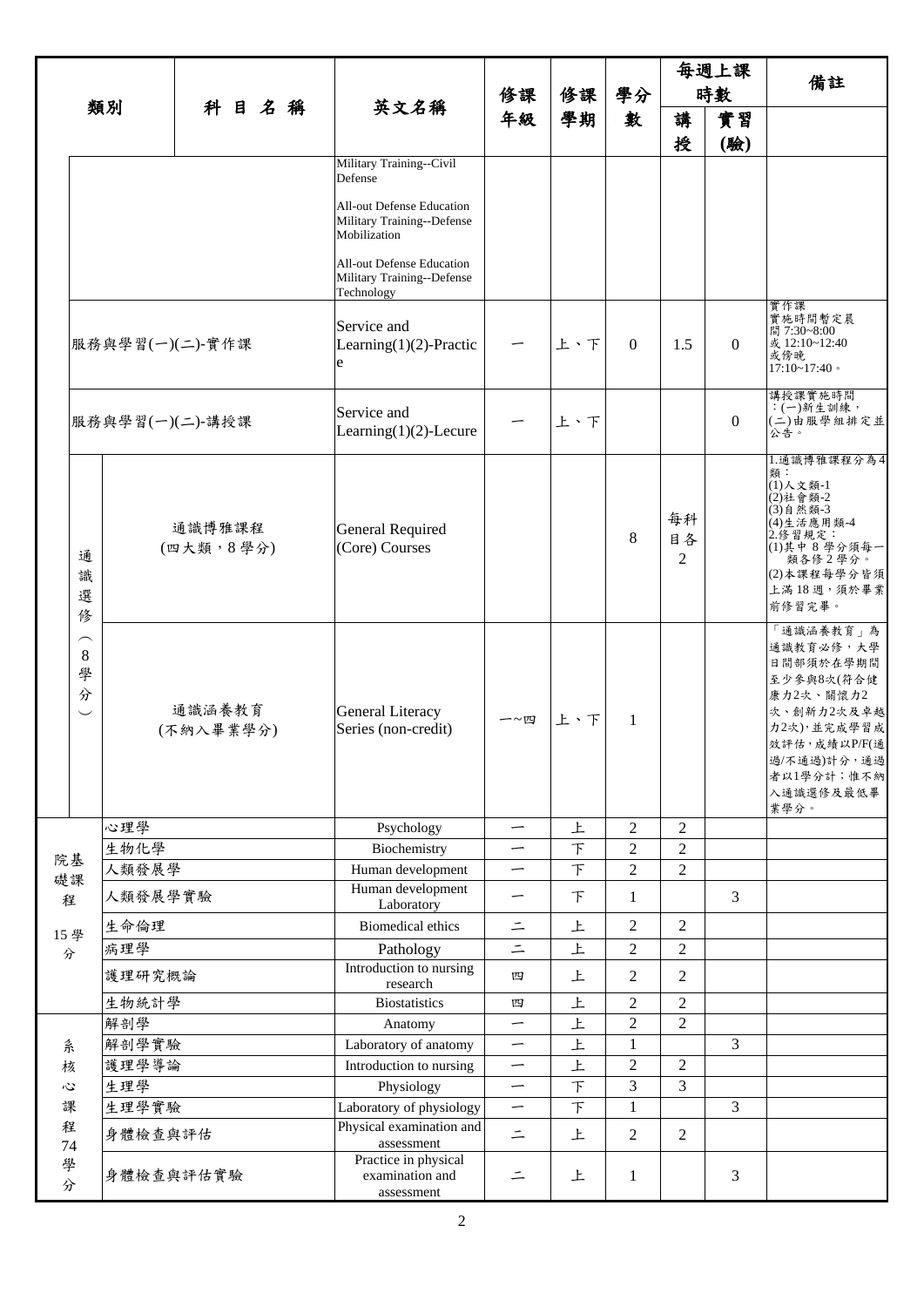|                |            |             |                                                  | 修課                       | 修課             | 學分             |                | 每週上課           |      |
|----------------|------------|-------------|--------------------------------------------------|--------------------------|----------------|----------------|----------------|----------------|------|
|                |            |             |                                                  |                          |                |                | 時數             |                | 備註   |
| 類別             |            | 科目名稱        | 英文名稱                                             | 年級                       | 學期             | 數              | 講<br>授         | 實習<br>(驗)      |      |
| 必              | 微生物學及免疫學   |             | Microbiology &<br>immunology                     | $\equiv$                 | 上              | $\overline{2}$ | $\overline{2}$ |                |      |
| 修一             |            | 微生物學及免疫學實驗  | Laboratory of<br>microbiology &<br>immunology    | $\equiv$                 | 上              | 1              |                | 3              |      |
|                | 基本護理學      |             | Fundamental nursing                              | $\equiv$                 | F              | $\overline{2}$ | $\mathfrak{2}$ |                |      |
|                | 基本護理學實習    |             | Practicum in<br><b>Fundamental Nursing</b>       | $\equiv$                 | F              | $\overline{2}$ |                | 5              |      |
|                | 基本護理學實驗    |             | <b>Fundamental Nursing</b><br>Laboratory         | $\equiv$                 | $\top$         | $\overline{2}$ |                | 6              |      |
|                | 藥理學        |             | Pharmacology                                     | $\equiv$                 | $\top$         | $\overline{3}$ | 3              |                |      |
|                |            | 成人護理學及實作(一) | Adult Nursing and<br>nursing skills (I)          | $\leq$                   | 上              | 3              | $\overline{2}$ | $\overline{2}$ |      |
|                | 成人護理學實習(一) |             | Practicum in Adult<br>Nursing $(-)$ (I)          | 三                        | 上              | 3              |                | 8              |      |
|                | 老人護理學      |             | <b>Gerontological Nursing</b>                    | $\equiv$                 | 上              | $\overline{2}$ | $\overline{2}$ |                |      |
|                | 產科護理學及實作   |             | Maternal nursing and<br>nursing skills           | $\leq$                   | 上、下            | 3              | $\overline{2}$ | $\overline{2}$ |      |
|                | 產科護理學實習    |             | Practicum in Maternal<br>Nursing                 | $\equiv$                 | 上、下            | 3              |                | 8              |      |
|                | 兒科護理學及實作   |             | Pediatric nursing and<br>nursing skills          | $\equiv$                 | 上、下            | $\overline{3}$ | $\overline{2}$ | $\overline{2}$ |      |
|                | 兒科護理學實習    |             | Practice in pediatric<br>nursing                 | 三                        | 上、下            | 3              |                | 8              |      |
|                |            | 成人護理學及實作(二) | <b>Adult Nursing and</b><br>nursing skills (II)  | 三                        | $\top$         | 3              | $\overline{2}$ | $\overline{2}$ |      |
|                | 成人護理學實習(二) |             | Practicum in Adult<br>Nursing (II)               | $\equiv$                 | 下              | 3              |                | 8              |      |
|                | 長期照護概論     |             | Long-Term Care Concept                           | 三                        | F              | $\overline{2}$ | $\overline{2}$ |                |      |
|                | 長期照護實習     |             | Practicum in<br>Long-Term Care                   | 四                        | 上              | $\overline{2}$ |                | 5              | 暑期實習 |
|                | 綜合臨床護理學實習  |             | Practicum in<br>comprehensive nursing            | 四                        | 上              | $\overline{4}$ |                | 10             | 暑假實習 |
|                |            | 社區衛生護理學及實作  | Community health<br>nursing and nursing skills   | 四                        | 上              | 3              | $\overline{2}$ | $\overline{2}$ |      |
|                |            | 精神衛生護理學及實作  | Psychiatric Nursing and<br>nursing skills        | 四                        | 上              | 3              | $\overline{2}$ | $\overline{2}$ |      |
|                | 社區衛生護理學實習  |             | Practicum in community<br>health nursing         | 四                        | 上、下            | 3              |                | 8              |      |
|                | 精神衛生護理學實習  |             | Practicum in psychiatric<br>nursing              | 四                        | 上、下            | 3              |                | 8              |      |
|                | 護理行政概論     |             | Introduction to nursing<br>administration        | 四                        | 下              | $\sqrt{2}$     | $\overline{2}$ |                |      |
|                | 護理專業問題研討   |             | Seminar in nursing<br>professional issues        | 四                        | 下              | $\mathfrak{2}$ | $\mathfrak{2}$ |                |      |
| 糸<br>自         | 傳統醫學與護理    |             | <b>Traditional Medicine and</b><br>Nursing       |                          | 上              | $\overline{2}$ | $\overline{2}$ |                |      |
| 由              | 護理與文創      |             | Cultural, Creative and<br>Nursing                | —                        | 上              | $\overline{2}$ | $\overline{2}$ |                |      |
| 選<br>修         | 護理生涯發展與規劃  |             | <b>Career Development</b><br>and Plan in Nursing | $\overline{\phantom{0}}$ | 下              | $\overline{2}$ | $\overline{2}$ |                |      |
| 課              | 護理與藝術      |             | Nursing and Artistic                             | $\overline{\phantom{0}}$ | $\top$         | $\mathbf{2}$   | $\overline{2}$ |                |      |
| 程              | 教學原理與方法    |             | Principles and methods of<br>teaching            | $\equiv$                 | 上              | $\mathbf{2}$   | $\overline{2}$ |                |      |
| 44             | 社會學        |             | Sociology                                        | $\equiv$                 | $\top$         | $\overline{2}$ | $\overline{2}$ |                |      |
| 學              | 寄生蟲學       |             | Parasitology                                     | $\equiv$                 | $\top$         | $\overline{c}$ | $\overline{2}$ |                |      |
| 分              | 營養學        |             | Nutrition                                        | $\equiv$                 | $\top$         | $\overline{c}$ | $\overline{c}$ |                |      |
| $\overline{ }$ | 護理過程       |             | <b>Nursing Process</b>                           | $\equiv$                 | $\overline{F}$ | $\overline{2}$ | $\sqrt{2}$     |                |      |
| $8\phantom{1}$ | 臨床護理資訊運用   |             | Clinical nursing<br>information applications     | $\equiv$                 | 下              | $\overline{2}$ | $\mathbf{2}$   |                |      |